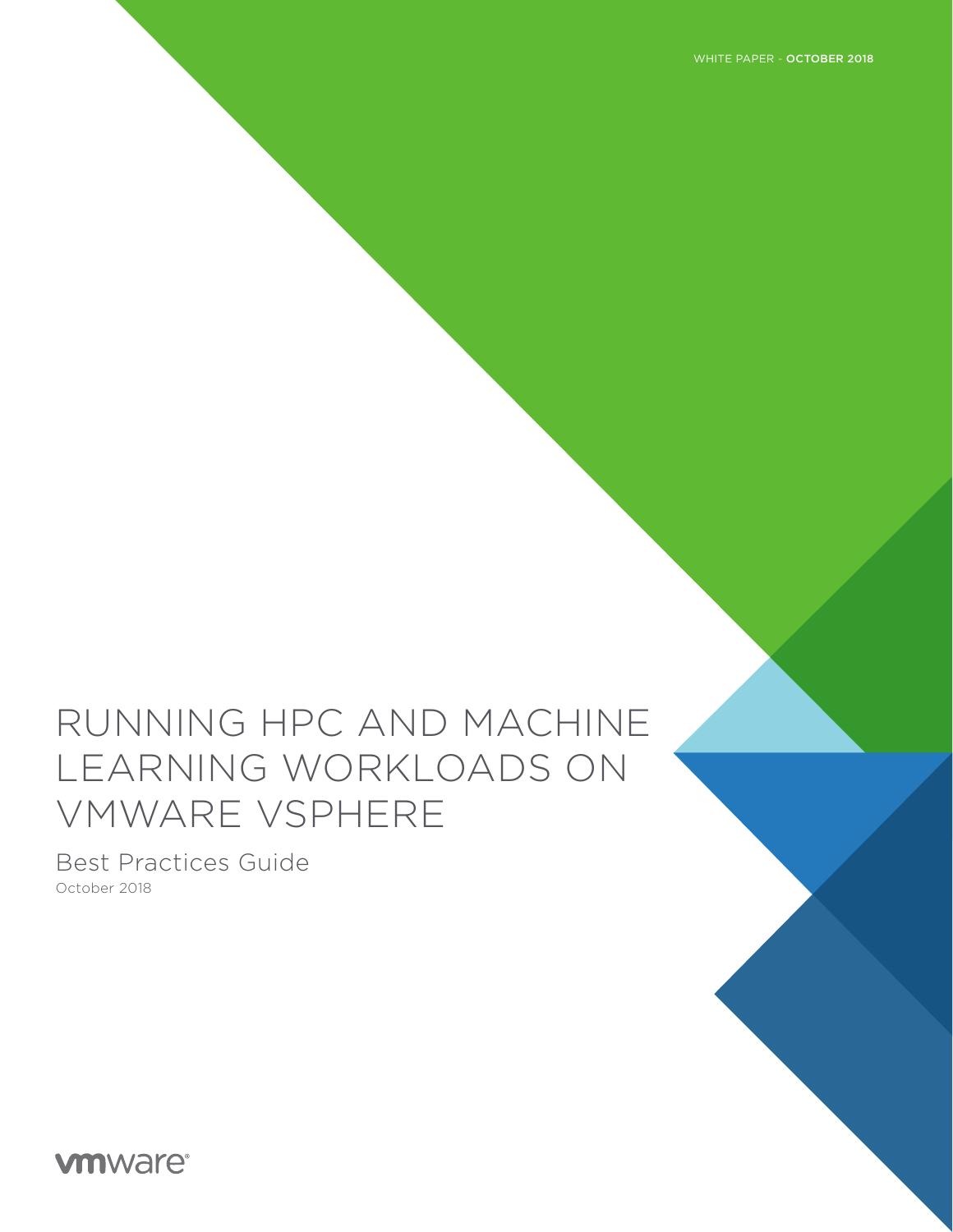| ٣<br>. . | 정도 보기 | e<br>S |
|----------|-------|--------|
|          |       |        |

| 1. |                                                                 | 3              |  |  |  |
|----|-----------------------------------------------------------------|----------------|--|--|--|
| 2. |                                                                 | $\overline{3}$ |  |  |  |
|    |                                                                 | $\overline{3}$ |  |  |  |
|    |                                                                 | $\overline{4}$ |  |  |  |
|    |                                                                 | $\overline{4}$ |  |  |  |
|    |                                                                 | $\overline{4}$ |  |  |  |
|    |                                                                 | 5              |  |  |  |
|    |                                                                 | 5              |  |  |  |
|    |                                                                 | 5              |  |  |  |
|    |                                                                 | 5              |  |  |  |
|    |                                                                 | 5              |  |  |  |
|    |                                                                 | 6              |  |  |  |
|    |                                                                 | 6              |  |  |  |
|    |                                                                 | 7              |  |  |  |
|    |                                                                 | 7              |  |  |  |
|    |                                                                 | 8              |  |  |  |
|    |                                                                 | 9              |  |  |  |
|    |                                                                 | 9              |  |  |  |
|    |                                                                 | 9              |  |  |  |
|    |                                                                 | 9              |  |  |  |
|    |                                                                 | 9              |  |  |  |
|    |                                                                 |                |  |  |  |
|    | 6.1 Local or Shared Storagae for Virtual Machine Disk (VMDK) 10 |                |  |  |  |
|    |                                                                 |                |  |  |  |
| 7. |                                                                 | 11             |  |  |  |
|    |                                                                 | 11             |  |  |  |
|    |                                                                 | 11             |  |  |  |
|    |                                                                 |                |  |  |  |
|    |                                                                 |                |  |  |  |
|    |                                                                 |                |  |  |  |
|    |                                                                 |                |  |  |  |
|    |                                                                 |                |  |  |  |
|    | 9.3 Paravirtual Remote Direct Memory Access (PVRDMA) 14         |                |  |  |  |
|    |                                                                 |                |  |  |  |
|    |                                                                 |                |  |  |  |
|    |                                                                 |                |  |  |  |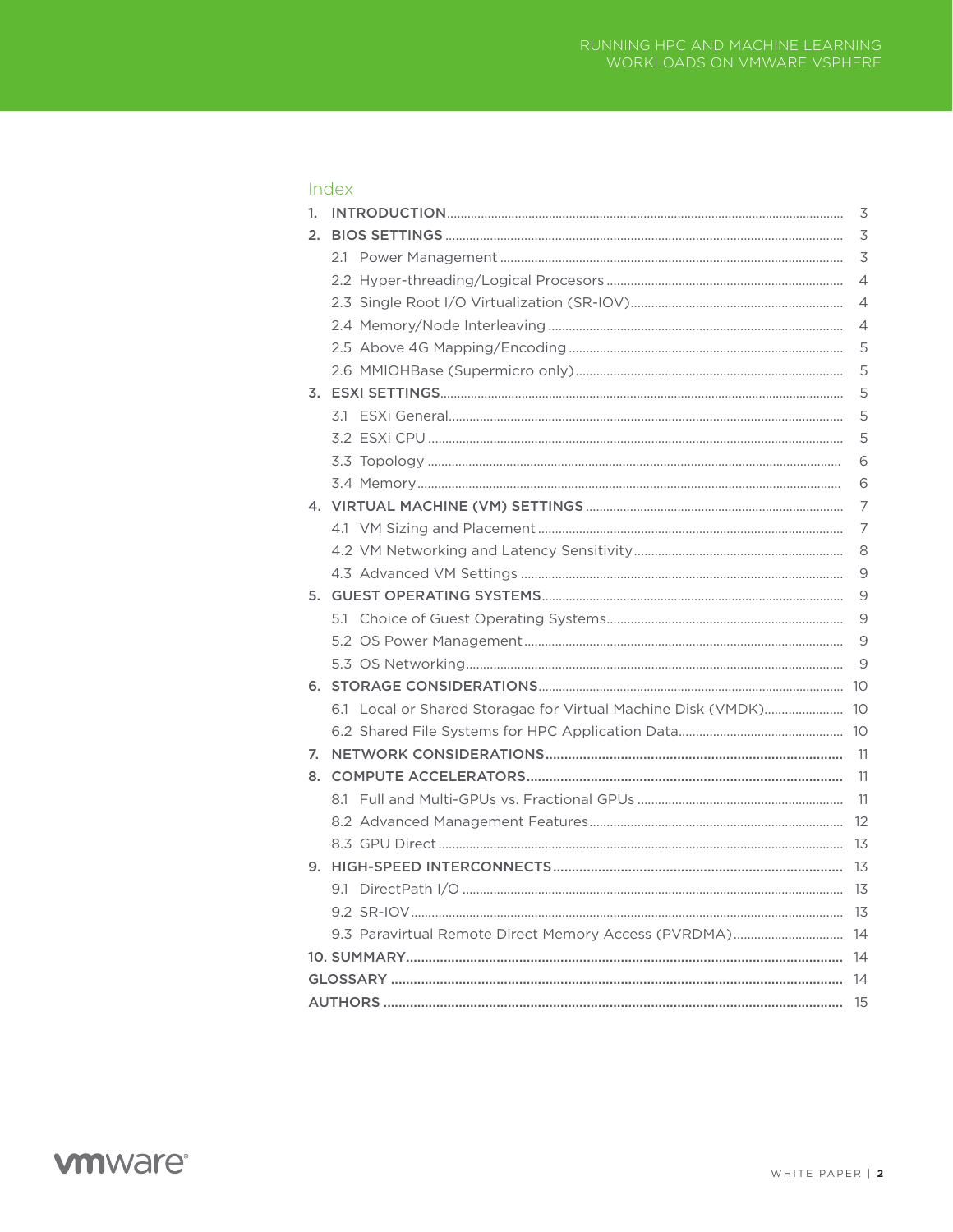### <span id="page-2-0"></span>1. INTRODUCTION

High-performance computing (HPC) is the use of parallel-processing techniques for solving complex computational problems, including deep learning (DL) and other machine learning (ML) techniques. This white paper provides best practices for running these HPC workloads on VMware vSphere®.

By default, VMware vSphere ESXi is optimized for driving efficient CPU, memory, networking, and storage performance for a wide range of workloads. [Performance Best](https://www.vmware.com/content/dam/digitalmarketing/vmware/en/pdf/techpaper/performance/vsphere-esxi-vcenter-server-67-performance-best-practices.pdf)  [Practices for VMware vSphere](https://www.vmware.com/content/dam/digitalmarketing/vmware/en/pdf/techpaper/performance/vsphere-esxi-vcenter-server-67-performance-best-practices.pdf) offers comprehensive performance-tuning guidance for the most performance-critical areas of VMware vSphere. However, HPC workloads often have much more demanding resource requirements than those workloads found in the typical enterprise. Special considerations are required to meet these extreme performance demands. This document is intended to provide supplementary best practices for IT administrators who manage VMware vSphere environments hosting HPC workloads.

The resulting benefits and outcomes of each configuration choice depend on the characteristics of the specific HPC application in use. VMware recommends experimenting with the available options prior to deployment.

For more information about HPC workload characteristics and the virtualization of HPC environments, see the companion paper [Virtualizing High-Performance Computing](https://www.vmware.com/content/dam/digitalmarketing/vmware/en/pdf/solutions/vmw-hpc-reference-architecture.pdf)  [\(HPC\) Environments Reference Architecture](https://www.vmware.com/content/dam/digitalmarketing/vmware/en/pdf/solutions/vmw-hpc-reference-architecture.pdf).

### 2. BIOS SETTINGS

When configuring the BIOS of a machine hosting HPC workloads, it's important to ensure the latest version of BIOS is being used and that virtualization support (e.g., Intel VT) and turbo (e.g., Intel Turbo Boost) are enabled. Additional considerations are discussed below.

### 2.1 Power Management

There are two levels of power management available when running VMware ESXi™:

- 1. BIOS-level power management, which determines whether power management should be handled by the BIOS, or whether that control should be ceded to ESXi
- 2.ESXi settings for power management, which determine what power policy to use when the BIOS has given control of power management to ESXi

Given the flexible host power management (HPM) capabilities of ESXi, configuring BIOS settings to allow ESXi to control power management is recommended. Steps for enabling ESXi power management control vary by server model.

For example, on Dell EMC servers, set the system profile to performance per watt (OS) to enable ESX HPM. On HP servers, set the HP power profile to custom and HP power regulator to OS controlled.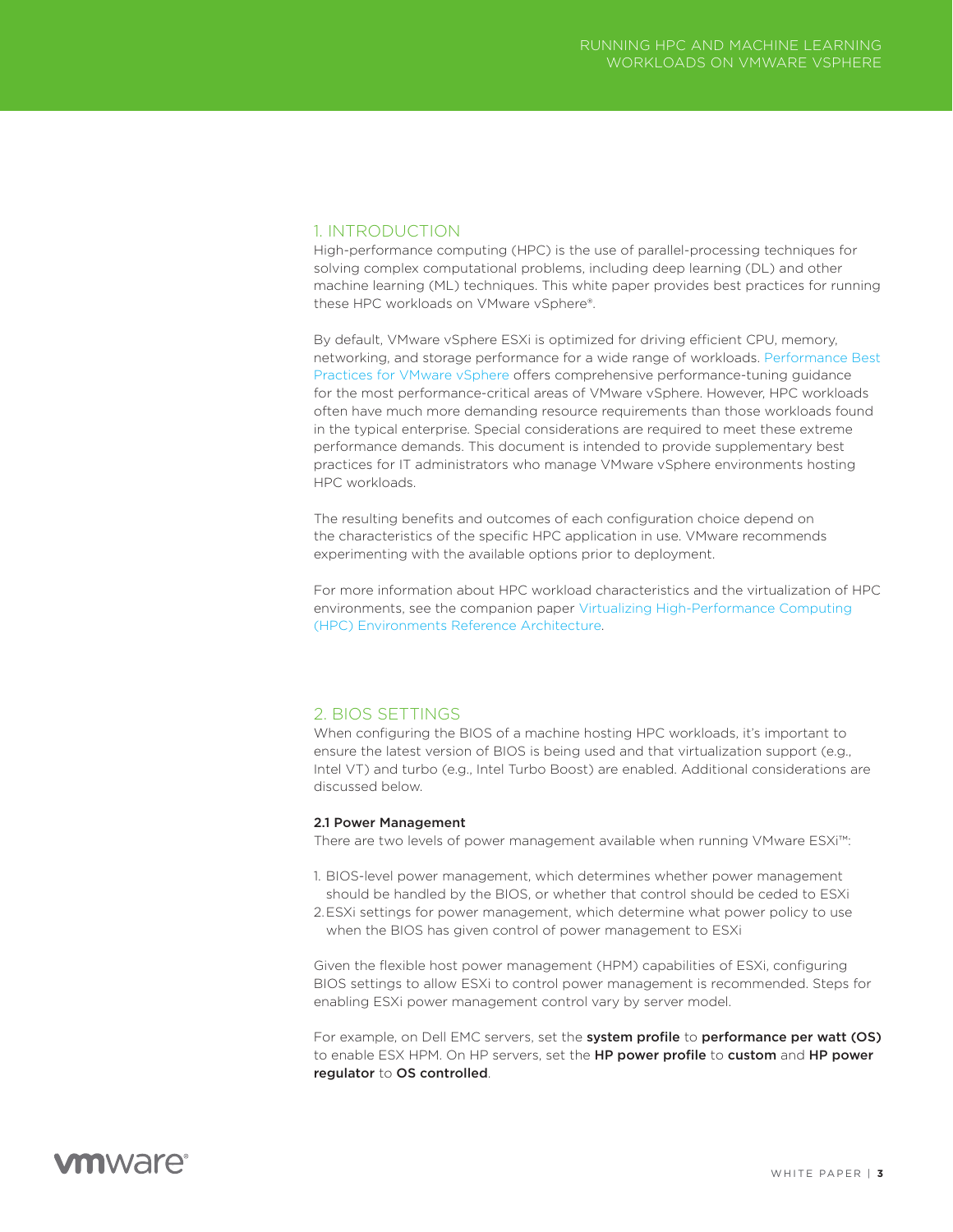<span id="page-3-0"></span>After setting the power management profile in the BIOS, ESXi can be customized to suit specific workload environments. ESXi has four power policies:

- High Performance: Uses no power management features
- Balanced: Reduces energy consumption with minimal negative impact to performance
- Low Power: Reduces energy consumption at the risk of negative impact to performance
- Custom: User-defined power management policy

For throughput workloads running on a partially loaded system (not all processor cores are busy all the time), the recommended ESXi HPM power policy is **balanced**. While throughput workloads are computationally intensive, using the High-Performance power policy would prevent the system from entering C/C1E states, reducing the benefits of Turbo boost.

In cases in which all of a host's cores are busy running user applications, **Balanced** and **High-Performance** settings should have the same performance effect, although there is a notable exception.

If the workload is extremely latency-sensitive (e.g., many MPI applications and also financial workloads requiring interconnect latencies ranging from microseconds to a few tens of microseconds), any form of power management adds latency that may be unacceptable. In this case, setting the host's BIOS power management to maximum performance, disabling all power management, is recommended over the use of ESXi power management. Users of Dell servers should set the system profile to performance. Users of HP servers should set the HP power profile to maximum performance and the HP power regulator to HP static high-performance mode.

Prior to deployment in a production environment, the ESXi esxtop utility can be used to measure statistics like CPU/memory utilization and turbo effects to determine through experimentation the best configuration for specific workloads.

### 2.2 Hyper-threading/Logical Processors

In non-virtualized environments, use of hyper-threading (i.e., logical processors) typically does not improve HPC performance. However, by enabling hyper-threading in the host BIOS when running ESXi, and configuring virtual machines (VMs) to use one physical core per virtual CPU (vCPU), the extra logical cores are available for use by ESXi hypervisor helper threads, delivering improved performance.

#### 2.3 Single Root I/O Virtualization (SR-IOV)

If system support exists and SR-IOV capabilities are desired, SR-IOV should be enabled in the host BIOS. For a description of SR-IOV, please refer to section 8.2.

### 2.4 Memory/Node Interleaving

Memory interleaving allows the entirety of a system's memory controllers to work in parallel, providing maximum memory bandwidth to an application. If bandwidth is the limiting performance factor for important applications, interleaving should be enabled. However, in HPC environments, memory latency is often the most critical performance factor. In this case, disabling node interleaving will increase application performance,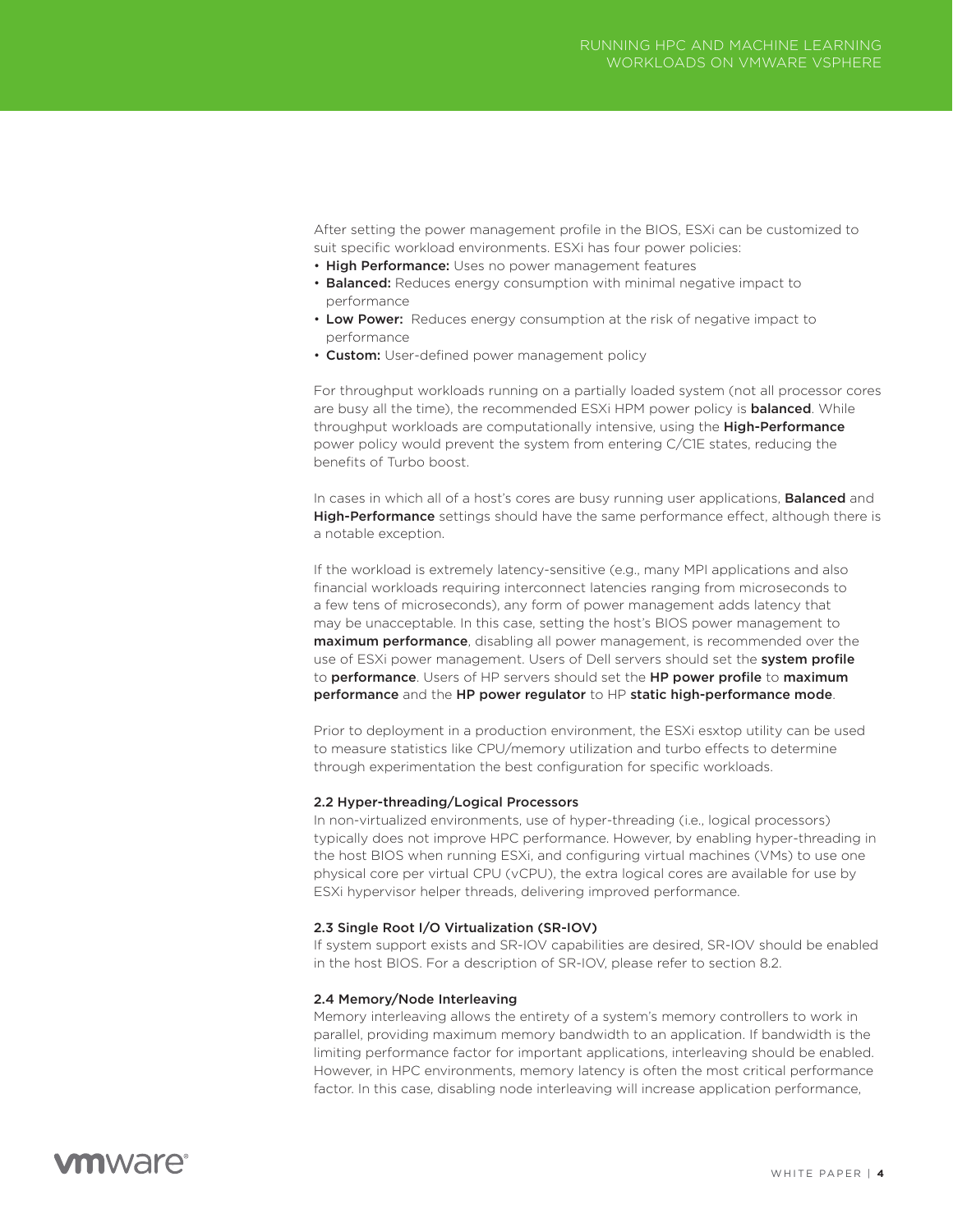<span id="page-4-0"></span>with the resulting non-uniform memory access (NUMA) capabilities exploitable by ESXi, allowing VMs to achieve the lowest possible memory latencies and highest performance levels.

### 2.5 Above 4G Mapping/Encoding

Some high-end PCIe devices—notably some server-class NVIDIA GPU cards—use large, multi-gigabyte memory-mapped I/O (MMIO) device memory regions to transfer data between the host and the device. For example, the NVIDIA Tesla P100 PCI MMIO space is slightly larger than 16GB. To enable use of such devices, Above-4G mapping/ encoding in the host BIOS should be enabled. Steps to enable this depend on server manufacturer. Searching in BIOS for "above 4G decoding," "memory mapped I/O above 4GB," or "PCI 64-bit resource handling above 4G" will help locate the appropriate parameter to enable.

It's important to note that different MMIO limitations exist across vSphere versions. If a GPU card does not use large PCI MMIO regions, it is not necessary to configure special settings for BIOS or advanced VM configuration parameters described in section 4.3. For more details, please refer to [VMware vSphere VMDirectPath I/O: Requirements for](https://kb.vmware.com/s/article/2142307)  [Platforms and Devices.](https://kb.vmware.com/s/article/2142307)

### 2.6 MMIOHBase (Supermicro only)

PCI [memory addressing limits](https://kb.vmware.com/s/article/2087943) occur in versions of ESXi prior to 6.5u1 and, in some cases, the host BIOS maps PCI memory regions beyond memory addressing limits. For example, a Supermicro node maps PCI memory regions to a 56TB starting address by default. To resolve this issue, Supermicro BIOS can be set to start PCI regions at 16TB (using MMIOHBase). This avoids triggering the limitation imposed by pre-6.5u1 ESXi versions and allows successful passthrough of large-BAR PCIe devices. The limitation is lifted in ESXi 6.5u1 and later.

### 3. ESXI SETTINGS

### 3.1 General

As VMware continues to expand support for various HPC requirements and achieve improved performance of HPC applications on VMware vSphere, upgrading to the latest version of vSphere is always recommended. Newer versions of vSphere offer added and enhanced features that are useful for HPC.

### **3.2 CPU**

In general, though HPC workloads are very computation-intensive, it's unnecessary to reserve CPUs for VMs to achieve high levels of performance. For extremely latencysensitive workloads, however, reserving CPUs to grant exclusive assignment of CPU cores to a VM is recommended.

ESXi requires a small number of CPUs to run its services, making it impossible to reserve the entirety of a system's physical cores for VMs. As an example, running ESXi 6.5 on a 20-core host allows a maximum of 17 cores to be reserved. To determine the number of cores reserved by ESXi, users should run the command "sched-stats-t groups | less-s" on ESXi. The returned resvMHz value indicates the total CPU resources reserved for ESXi services. The same value, divided by the system's MHz-per-core, indicates the number of reserved cores.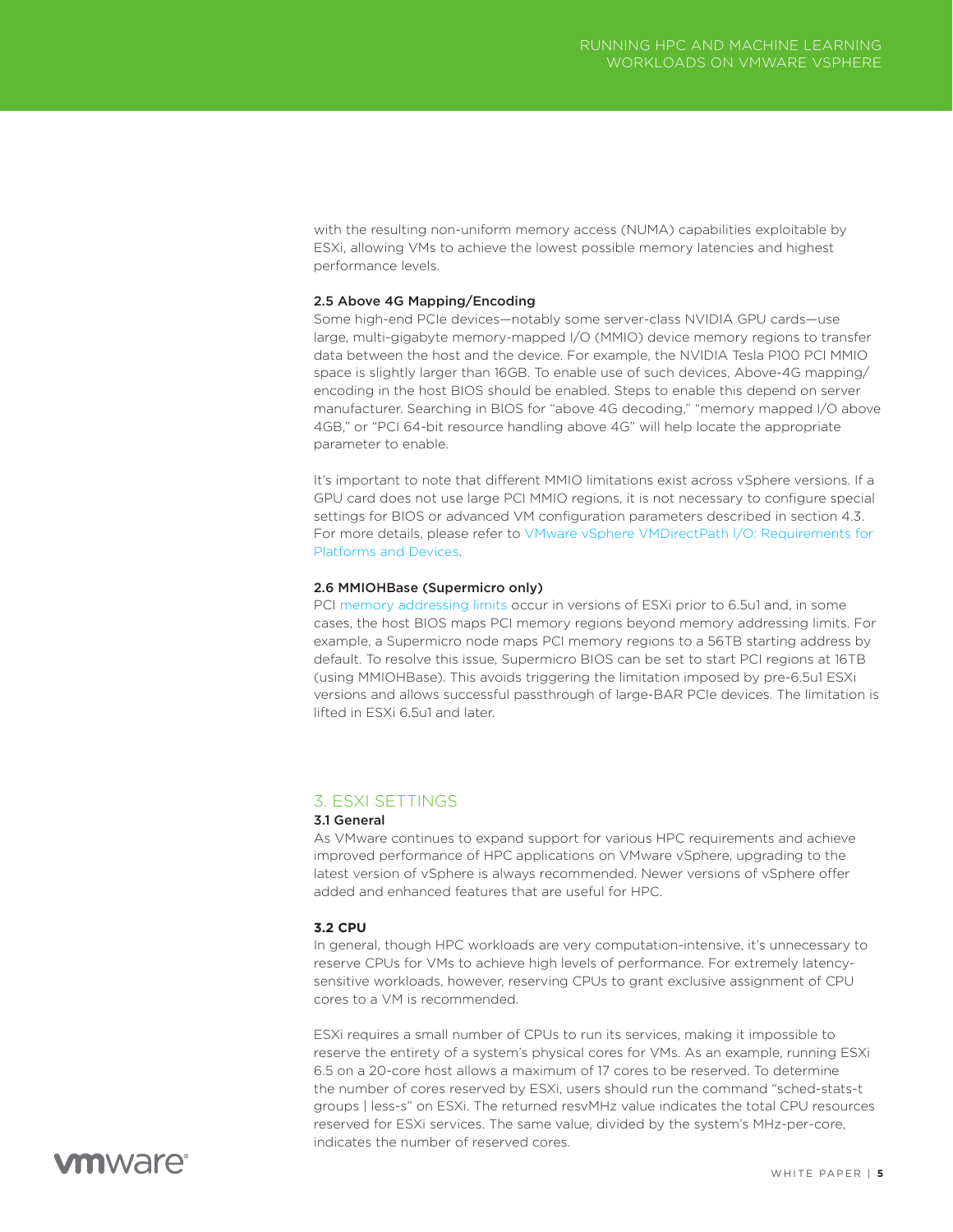### <span id="page-5-0"></span>3.3 Topology

In vSphere 5.0 and later, ESXi presents a virtual NUMA topology to VMs. NUMA information provided to the guest OS and applications improves overall application performance. To fully optimize performance, however, additional steps are needed. All vCPUs should be scheduled on the same NUMA node and, when possible, available VM memory should be allocated outside of the physical memory attached to that node.

If a VM is larger than a single NUMA node (versions prior to vSphere 6.5), vNUMA must be manually configured to present the correct vNUMA topology to the guest OS. To manually configure vNUMA, set the VM's cpuid.coresPerSocket value to match the host's physical topology. In vSphere 6.5 and later, added improvements enable automatic, intelligent sizing and configuration of the virtual NUMA topology for a VM, regardless of its size. For more information, please see [Virtual Machine vCPU and](https://blogs.vmware.com/performance/2017/03/virtual-machine-vcpu-and-vnuma-rightsizing-rules-of-thumb.html)  [vNUMA Rightsizing—Rules of Thumb](https://blogs.vmware.com/performance/2017/03/virtual-machine-vcpu-and-vnuma-rightsizing-rules-of-thumb.html). For Linux VMs, it is often useful to (install, if necessary) and run the lstopo utility to ensure that the NUMA topology reported by the guest operating system is correct and matches the underlying hardware.

#### 3.4 Memory

ESXi supports several different memory overcommit techniques, including transparent page-sharing, ballooning, memory compression, and swapping, designed to maximize the utilization of host memory. In HPC applications, however, memory overcommit often greatly reduces performance. Therefore, overcommitting memory is not recommended. Users should instead leave a portion of memory available to ESXi, separate from memory made available to VMs.

There are two major components of ESXi memory consumption: 1. A system-wide overhead for the hypervisor and various host agents 2.An additional overhead for each VM

The amount of ESXi-reserved memory-per-VM depends on a variety of factors, including the configured number of vCPUs, the configured memory size, and which platform features are enabled for the VM. The following table summarizes the amount of memory that can be reserved for VMs on ESXI 6.5, in general terms, without negatively impacting performance.

Host-level memory state can be monitored using memory statistics mode of the ESXi esxtop utility, indicating the amount of memory stress imposed on the host. Within ESXi, five memory states are associated with one or more memory reclamation techniques. A "high" memory state indicates enough free memory is available for VMs to run without memory pressure, enabling optimal performance for HPC applications.

For more information regarding ESXi memory management, please see vSphere [Resource Management.](https://docs.vmware.com/en/VMware-vSphere/6.7/vsphere-esxi-vcenter-server-67-resource-management-guide.pdf)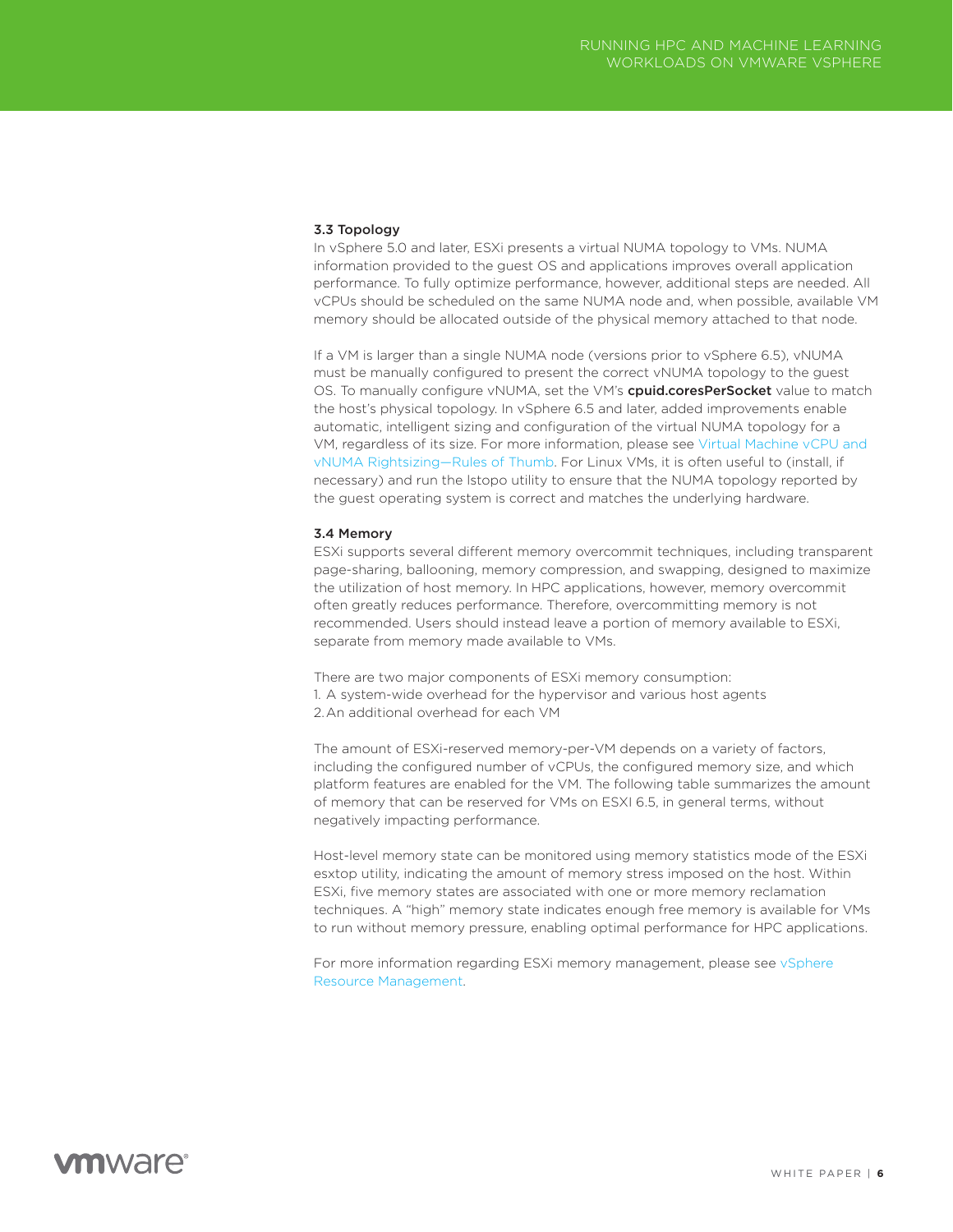| PHYSICAL CORES | <b>HOST MEMORY</b> | MAX GB OF MEMORY FOR<br><b>VMS WITHOUT NEGATIVE</b><br>IMPACT ON PERFORMANCE |
|----------------|--------------------|------------------------------------------------------------------------------|
| 16             | <b>128GB</b>       | 118                                                                          |
| 24             | 256GB              | 240                                                                          |
| 32             | 512GB              | 486                                                                          |
| 64             | 1T <sub>B</sub>    | 976                                                                          |
| 96             | 2TR                | 1960                                                                         |

<span id="page-6-0"></span>Table 1. Maximum VM memory guidance for HPC applications on ESXi 6.5

### 4. VIRTUAL MACHINE (VM) SETTINGS

### 4.1 VM Sizing and Placement

Generally, VMs should be sized according to the type of workload they will be hosting.

### For message passing interface (MPI) workloads:

MPI workloads are defined as CPU-heavy, multi-host applications capable of employing all available cores on each host. Frequently called upon to perform a wide range of simulation-based tasks, these applications are very common in some HPC environments. MPI is also used in Machine Learning: Uber's Horovod distributed training framework, for example, is written as an MPI application.

As is the case in non-virtualized HPC environments, entire hosts are typically dedicated to running MPI applications. Consequently, one large VM per host is most often utilized in such cases. Due to the computationally intensive nature of these applications, CPU or memory over-commitment can greatly impact performance if the amount of actively used resources exceeds the host's physical limits.

When an MPI application is to be deployed with a high-speed interconnect enabled via DirectPath I/O, the VM's memory must be reserved. The same is true when using SR-IOV technology for high-speed Ethernet networking cards or RDMA interconnects.

#### For throughput workloads:

Throughput workloads scale horizontally and benefit from the allocation of more than one VM per host. As described earlier, strict adherence to NUMA boundaries for VM sizing enables optimal performance for throughput workloads.

In virtualized HPC (vHPC) environments, CPU oversubscription (unlike memory oversubscription) can be leveraged to achieve higher throughput relative to baremetal environments. For a detailed performance study, please see [Virtualizing HPC](https://www.vmware.com/content/dam/digitalmarketing/vmware/en/pdf/solutions/vmware-virtualizing-hpc-throughput-computing-environments.pdf)  [Throughput Computing Environments.](https://www.vmware.com/content/dam/digitalmarketing/vmware/en/pdf/solutions/vmware-virtualizing-hpc-throughput-computing-environments.pdf)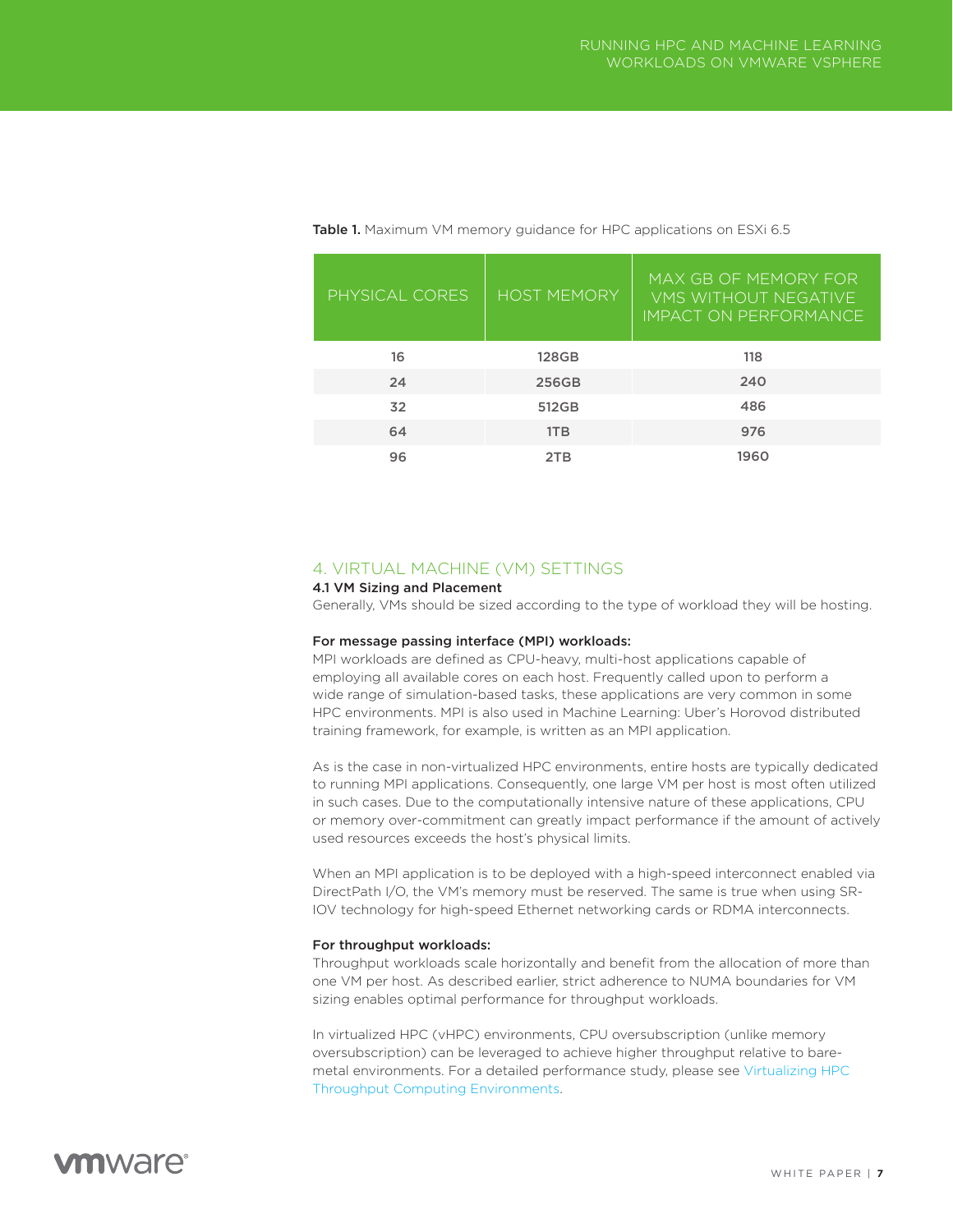### <span id="page-7-0"></span>Other sizing guidelines

Sizing guidelines for VMs are identical for both MPI and throughput workloads.

Allocate only the amount of virtual hardware required for the type of workload to be run in a VM. Note that while CPU overprovisioning can be helpful, actual overuse of available resources can negatively impact performance of the VM and the system.

For HPC or ML workloads that require accelerators configured either by [Direct Path I/O](https://docs.vmware.com/en/VMware-vSphere/6.7/com.vmware.vsphere.networking.doc/GUID-BF2770C3-39ED-4BC5-A8EF-77D55EFE924C.html) mode, [SR-IOV](https://docs.vmware.com/en/VMware-vSphere/6.7/com.vmware.vsphere.networking.doc/GUID-E8E8D7B2-FE67-4B4F-921F-C3D6D7223869.html) mode, or [NVIDIA vGPU](https://www.nvidia.com/en-us/design-visualization/vmware/), reserved memory is required. Optimal datatransfer performance between CPU and GPU is achieved by accessing local, socketattached memory and employing the CPU socket to which the required PCI devices are attached. Using processor affinity for vCPUs (numa.nodeAffinity) ensures the VM with accelerator was scheduled on the NUMA node to which the accelerator is attached and the VM's memory is appropriately allocated from the NUMA node's local memory, thus optimizing application performance. While this degree of optimization cannot typically be achieved in a production environment, it can be useful as part of a specialized deployment of workloads requiring the absolute highest performance.

#### 4.2 VM Networking and Latency Sensitivity

For extremely latency-sensitive workloads like financial-trading systems, vSphere provides configuration options for reducing latency and jitter. Important vSphere per-VM tuning options include the following:

• Set latency sensitivity to high (default is normal)

This setting enables a series of networking optimizations that improve latency and reduce jitter. Within ESXi 6.7, setting latency sensitivity to high requires full CPU and memory reservation.

• Fully reserve CPUs and memory

When latency sensitivity set to high and CPUs are fully reserved, exclusive pCPU access is enabled for the specific VM. In this case, each vCPU owns a specific pCPU and no other vCPUs are allowed to run there. With exclusive pCPU access, the ESXi CPU scheduling layer is bypassed for with regard to the specific VM, reducing VMkernel and VMM context switches and therefore reducing network latency and jitter.

In instances where latency sensitivity is not set to high, fully reserving CPU and memory can still help reduce latency and jitter.

• Use DirectPath I/O or SR-IOV

Virtual network adapters like vmxnet3 incur an overhead in virtualized environments. When reduced latency is desirable and core virtualization management features like vMotion are not needed, DirectPath I/O or SR-IOV can be employed to enable direct VM-to-network device access. For more information, please see the High-Speed Interconnects section of this white paper.

To learn about networking-specific tuning for extremely latency-sensitive workloads, please refer to [Best Practices for Performance Tuning of Latency-Sensitive Workloads](https://www.vmware.com/techpapers/2011/best-practices-for-performance-tuning-of-latency-s-10220.html)  [in vSphere VMs](https://www.vmware.com/techpapers/2011/best-practices-for-performance-tuning-of-latency-s-10220.html) and [Deploying Extremely Latency-Sensitive Applications in VMware](https://www.vmware.com/content/dam/digitalmarketing/vmware/en/pdf/techpaper/latency-sensitive-perf-vsphere55-white-paper.pdf)  [vSphere 5.5.](https://www.vmware.com/content/dam/digitalmarketing/vmware/en/pdf/techpaper/latency-sensitive-perf-vsphere55-white-paper.pdf)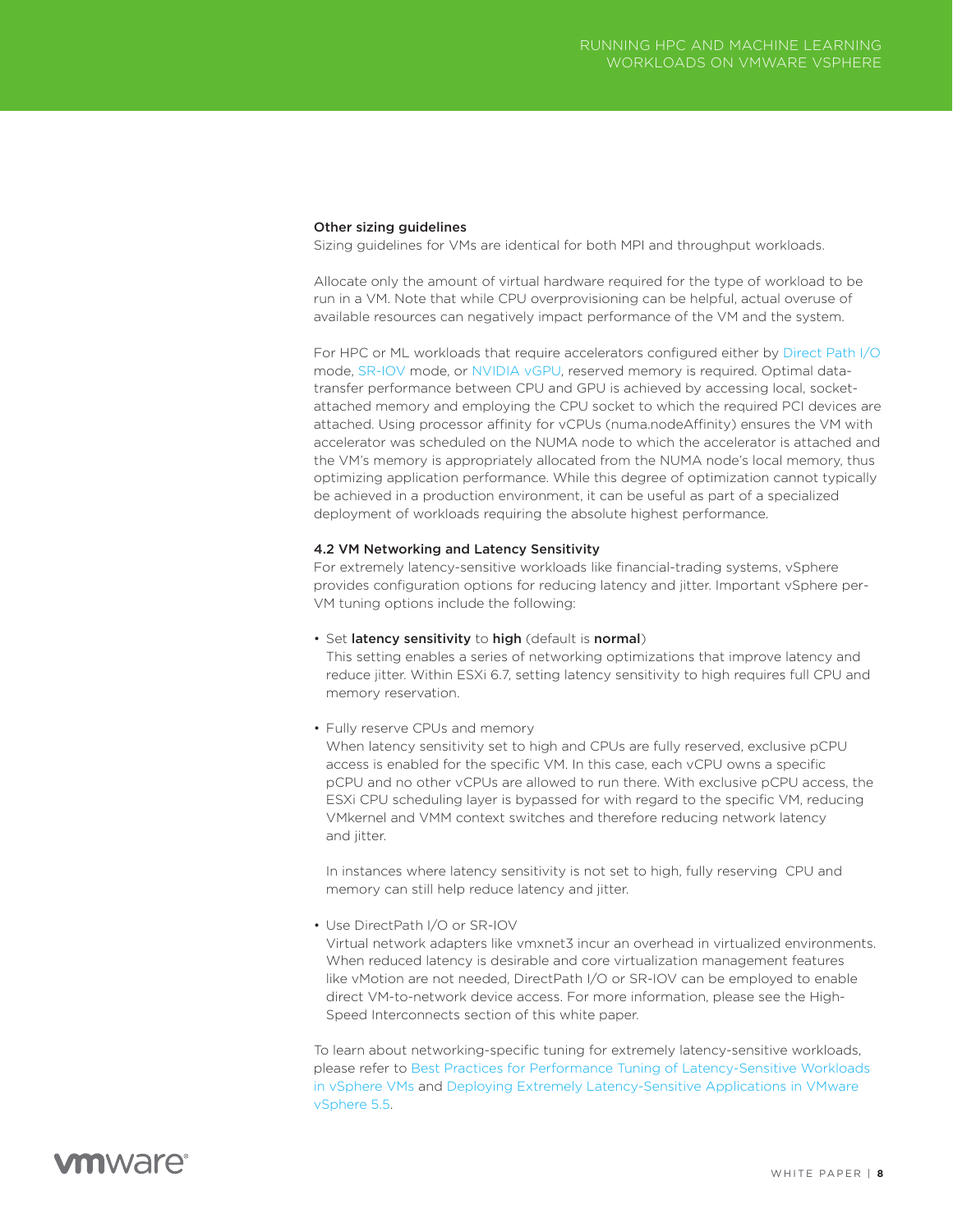### <span id="page-8-0"></span>4.3 Advanced VM Settings

As previously discussed, a number of high-end PCIe devices utilize a large MMIO space, requiring special BIOS settings to enable their use with ESXi. In addition to these BIOS changes, a VM deployed with such a device must be configured (prior to installation of the guest OS) to use UEFI for booting rather than the classic master boot-record approach.

Two custom settings must also be added to the VM's configuration:

- 1. pciPassthru.use64bitMMIO = "TRUE" enables 64-bit MMIO support for the use of large PCI MMIO space
- 2. pciPassthru.64bitMMIOSizeGB, set to the size of the desired MMIO region as a power-of-two number of GB. To calculate the value, sum the GPU memory sizes of all GPUs allocated to the VM and then round up to the next power of two. For example, to use two NVIDIA 32GB Tesla V100 GPUs in passthrough mode in a single VM, set pciPassthru.64bitMMIOSizeGB = "128", where 128 is calculated as 32 + 32 = 64, which is then rounded up to 128.

### 5. GUEST OPERATING SYSTEMS

All guest OS tuning is similar to that applied in bare-metal HPC environments.

### 5.1 Choice of Guest Operating Systems

Linux, including RHEL, CentOS, Ubuntu, SUSE, and others, is the common guest OS choice for running HPC applications, though some workloads such as electronic design-automation heavily utilize Windows. For ML workloads, including those employing Caffe2 and TensorFlow frameworks, Ubuntu is the most commonly used guest OS.

#### 5.2 OS Power Management

As a general rule, it's unnecessary to apply power-management settings within the guest OS as these are managed by ESXi (as described in section 2.1).

#### 5.3 OS Networking

Guest firewall rules (e.g., Linux iptables) typically increase networking I/O latency. If a given VM's security policy allows it, users should disable the firewall in the guest OS.

For latency-sensitive workloads, a **latency performance** profile is recommended, assuming the guest OS supports such profiles. For high-networking, bandwidthoriented workloads, a **bandwidth performance** profile is recommended. To set a latency-performance profile, run tuned-adm profile latency-performance in the guest OS. **tuned-adm** is a Linux command-line utility that enables the OS switching between tuned profiles to improve performance. For detailed information about using [tuned](https://linux.die.net/man/1/tuned-adm)[adm, see its main page](https://linux.die.net/man/1/tuned-adm).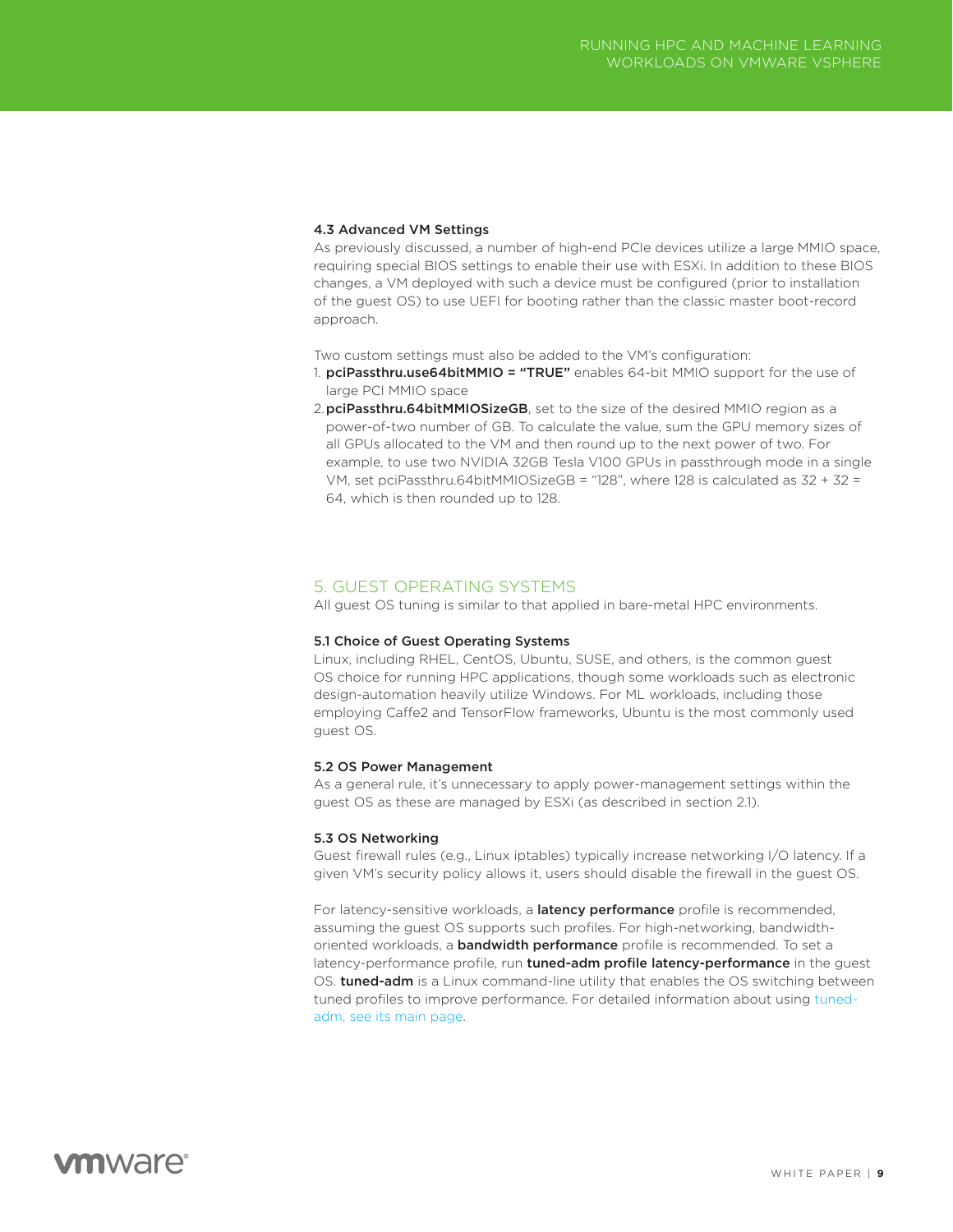### <span id="page-9-0"></span>6. STORAGE CONSIDERATIONS

Two types of storage design exist in a vHPC environment: storage for the VM's virtual disks (VMDKs), including its boot disk and operating system files, and storage used for HPC application data.

### 6.1 Local or Shared Storage for VMDK

In an vHPC environment, VMDKs are most typically used only for boot disks, though some HPC applications may additionally benefit from their use as local scratch disks. For ML training, in which large volumes of data are continually transferred from storage into a compute accelerator's memory, performance can be improved by staging the training data within VMDKs in close physical proximity to the server.

Depending on the specifics of the HPC deployment, either local or shared storage can be an appropriate approach for hosting virtual disks.

### Local Storage

When Direct Path I/O (section 8.1) is employed for hardware accelerators, or for direct access to high-speed interconnects, the associated VMs cannot be migrated with vMotion. Since the VMs will not be moved, it is not important from a mobility perspective to locate VMDKs on shared storage, making local disks a suitable choice for VMDK storage.

### Shared Storage

VMDKs created in shared datastores offer better disk utilization of the underlying storage capacity and, most important, support efficient live migration of VMs for load-balancing, maintenance events, and the like. Shared storage is the most common approach used in virtual environments and is likewise recommended for vHPC environments. Choosing between vSAN, SAN, and NFS involves the same considerations taken into account for non-HPC environments.

See the recommendations in [Performance Best Practices for VMware vSphere](https://www.vmware.com/content/dam/digitalmarketing/vmware/en/pdf/techpaper/performance/vsphere-esxi-vcenter-server-67-performance-best-practices.pdf) for optimal performance of vSAN and NFS for VMDK storage.

### 6.2 Shared File Systems for HPC Application Data

HPC environments invariably use some type of globally accessible, network-attached storage to provide uniform access to application data from all nodes in the HPC cluster. This in-guest storage access usually involves one or two approaches.

NFS can be used as a shared files system for HPC application data. To ensure appropriate NFS performance, the network connectivity to the NFS server from the VMs should be high performing. Follow the recommendations in Best Practices for Performance Tuning of Latency-Sensitive Workloads in vSphere VMs to achieve the best networking performance for extremely latency sensitive workloads, which include I/O workloads involving many small random reads and writes between the NFS server and its clients.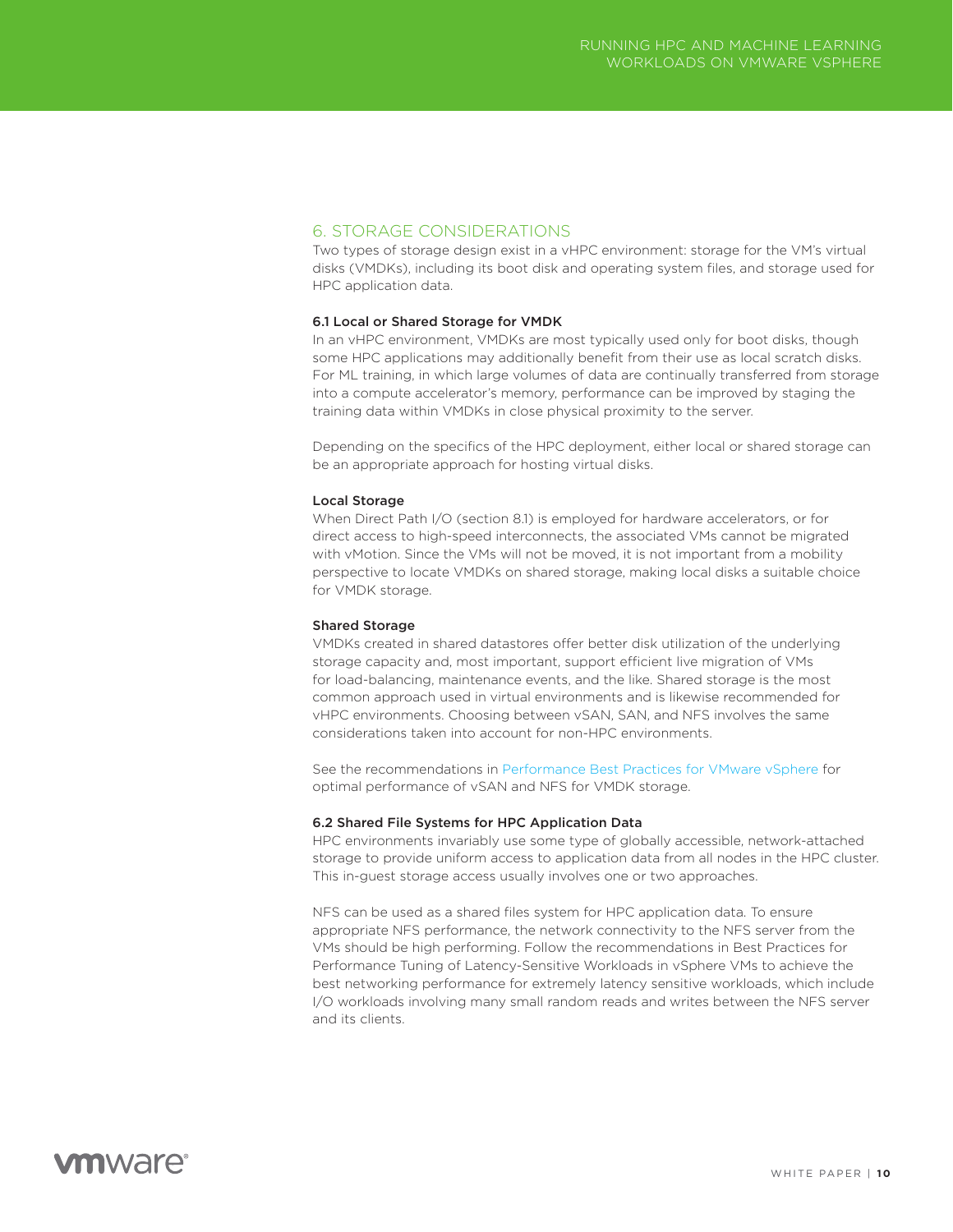<span id="page-10-0"></span>Some HPC deployments—often larger installations with higher performance requirements—take advantage of Lustre, IBM Spectrum Scale, BeeGFS, or other highend parallel file system solutions. These file systems support simultaneous access from multiple compute nodes and transfers of massive amounts of data. The architecture of parallel file systems makes it easy to scale in capability and performance. These file systems can be accessed by applications running within VMs by mounting them in the standard way within the guest OS.

### 7. NETWORK CONSIDERATIONS

Ethernet-based networking is a common requirement of traditional HPC for management purposes. High-speed Ethernet (10GbE and higher) represents the defacto standard for virtualization.

Virtual networking based on Ethernet is used for all administrative traffic, NFS traffic, login sessions, and the like. It is occasionally used for MPI when applications do not have high-latency sensitivity. In advanced security and networking scenarios, VMware NSX® can be employed. VMware NSX Data Center is the network virtualization platform for the software-defined data center (SDDC), delivering networking and security entirely in software and abstracted from the underlying physical infrastructure. With optimized networking and security policies, NSX can provide secure, multi-tenant virtualized HPC environments that allow organizations to increase overall hardware utilization. NSX achieves this by simultaneously centralizing resources and supporting the data privacy and compliance needs of multiple teams.

### 8. COMPUTE ACCELERATORS

In ML, and in DL in particular, larger data sets and models lead to better accuracy. This also leads to significantly increased computation, however. As a result, DL with deep neural networks necessarily relies on accelerators to increase performance. Many traditional HPC applications have been rewritten to take advantage of these accelerators.

GPUs are the most common type of compute accelerator used for HPC and ML/DL workloads. These are discussed in greater detail in the following sections.

### 8.1 Full and Multi-GPUs vs. Fractional GPUs

Traditional, GPU-enabled HPC applications typically require an entire GPU or multiple GPUs. For ML/DL, three major workflows exist—development, training, and inference each with differing requirements.

During initial development, data scientists often use laptops or desktop systems to perform exploratory data analytics, which often include building models based on reduced data sets. In cases where this data is confidential, virtual desktops provide server-class resources while ensuring that the relevant data is retained within the data center. Granting access to fractional GPUs may be appropriate, as it allows multiple data scientists to share an expensive underlying resource and enable higher utilization of the hardware.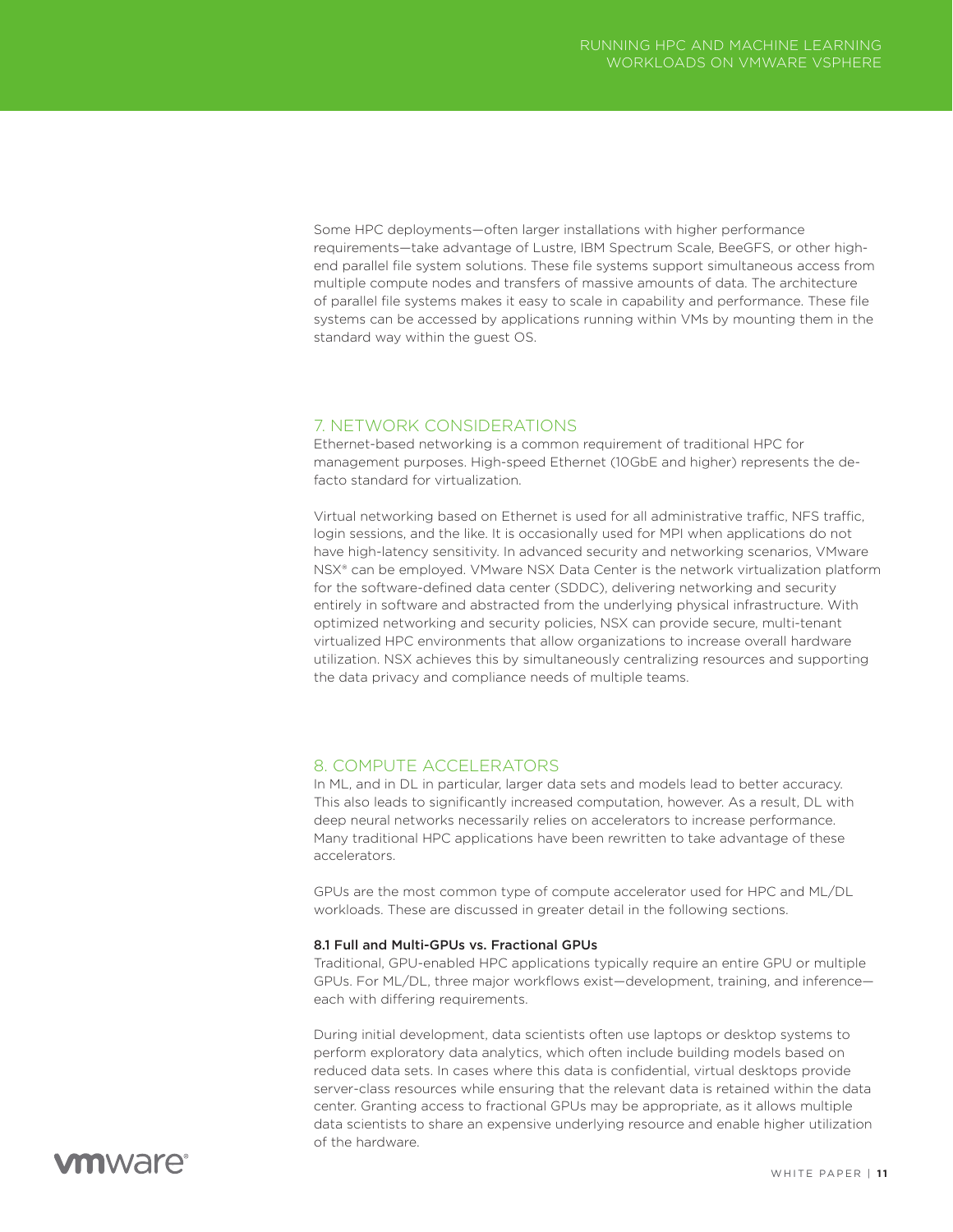<span id="page-11-0"></span>Deep neural network architectures, including convolutional neural network (CNN) and recurrent neural network (RNN), require compute-intensive training involving repeated forward and backward propagation of parameters and repeated processing of the entire input training set. When transitioning from development to training, employment of full GPUs or multiple GPUs is recommended in order to train larger neural network models, or train multiple neural network models in parallel, using either data parallelism or model parallelism.

Data parallelism trains multiple copies of a model on multiple hosts in parallel with different subsets of input data. Model parallelism decomposes the model or neural network layers into pieces and maps the pieces onto separate hosts. Both types of parallelism can scale to multiple GPUs across multiple hosts, in which case interconnect latency and bandwidth may limit performance.

The solution is to use high-performing interconnects, such as the RDMA-based approaches covered in [High-Speed Interconnects](#page-12-0) in this guide. For example, running the [Horovod](https://github.com/uber/horovod) distributed training framework can use multiple GPUs across hosts, and with RDMA interconnects it can achieve higher scaling efficiency than Ethernet.

Inference only needs to perform forward propagation on one or a small number of input examples to generate predictive results and is thus less compute-intensive than training. When deploying trained neural network models into production and performing real-time inference, fractional GPUs can be leveraged for increased sharing and better resource utilization.

To enable full GPUs or multi-GPUs, vSphere supports DirectPath I/O.

To enable fractional GPUs, vSphere supports two solutions: [NVIDIA GRID vGPUs](https://www.nvidia.com/en-us/design-visualization/technologies/virtual-gpu/) and [BitFusion,](https://bitfusion.io/) a partner offering that supports the ability to provide remote access to GPUs to VMs anywhere in the data center.

#### 8.2 Advanced Management Features

Beginning with vSphere 6.7, vSphere provides the capability to suspend and resume NVIDIA vGPU-accelerated VMs. It enables sharing GPU resources across mixed workloads with minimal disruption. For example, a user may run ML training at night, suspend VMs in the morning and run interactive jobs during daytime.

vSphere 6.7u1 supports vMotion for NVIDIA vGPU-accelerated VMs. This enables maximized data-center utilization, improving productivity and reducing costs. For example, virtual desktop infrastructure (VDI) VMs become idle at night. These can be consolidated by live migrating to a different host, allowing the original host to be repurposed for HPC/ML workloads.

To benefit from these features, regularly upgrading to the latest version of vSphere is recommended.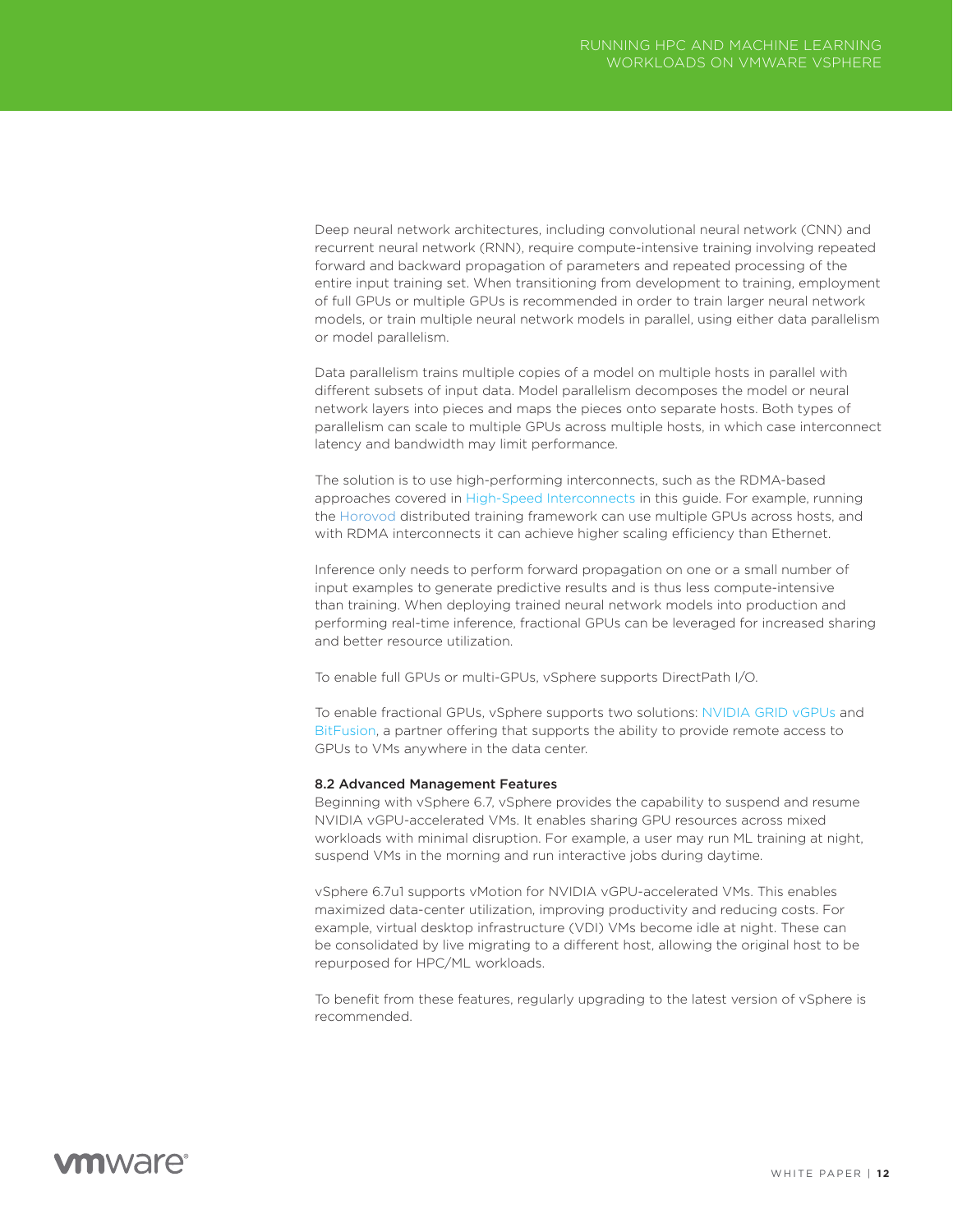### <span id="page-12-0"></span>8.3 GPU Direct

[NVIDIA GPUDirect](https://developer.nvidia.com/gpudirect) is a family of NVIDIA technologies that enables direct data exchange between multiple GPUs, third-party network adapters, and other devices. GPUDirect P2P enables data buffers to be directly exchanged between the memories of two GPUs within a host. GPUDirect RDMA enables host channel adapters (HCAs) to write-and-read GPU memory data buffers without the need to copy data to host memory, offloading the burden of CPU. Both have demonstrated significant performance improvements for GPU-accelerated HPC and ML/DL applications.

To take advantage of GPUDirect between GPUs within a host, the host must support NVIDIA NVLINK technology and GPUs must be NVLINK-connected.

To take advantage of GPUDirect RDMA between GPUs across hosts, GPUs and RDMAs must in DirectPath I/O mode and requires vSphere 6.7 or beyond.

### 9. HIGH-SPEED INTERCONNECTS

For extremely demanding latency-sensitive or high-throughput workloads, HPC environments often rely on use of dedicated remote direct memory access (RDMA) interconnects between compute and storage nodes to deliver optimal application performance. RDMA allows direct-memory access from the memory of one computer to the memory of another, without involving the OS or host CPU, as the transfer of memory is offloaded to the RDMA-capable HCAs. MPI implementations leverage RDMA semantics between compute nodes while parallel file systems employ RDMA transfers with large bandwidth and reduced CPU usage. RDMA interconnects can be configured in three ways in vSphere: DirectPath I/O, SR-IOV. and PVRDMA.

### 9.1 DirectPath I/O

In vSphere, PCI devices can be configured in [DirectPath I/O](https://docs.vmware.com/en/VMware-vSphere/6.5/com.vmware.vsphere.networking.doc/GUID-BF2770C3-39ED-4BC5-A8EF-77D55EFE924C.html) (passthrough) mode, allowing a guest OS to directly access the device and essentially bypass the hypervisor. Because of the shortened access path, performance of applications accessing the device in this way are often very close to that of bare-metal systems. With DirectPath I/O, configuration of one or multiple interconnects into a single VM is possible.

VMware supports DirectPath I/O as a vSphere feature, however support varies by hardware OEM. Also, some features are unavailable for VMs configured with DirectPath I/O, including vMotion, hot-adding and removal of virtual devices, taking snapshots, and distributed resource scheduler (DRS) and high availability (HA).

### 9.2 SR-IOV

[Single-root I/O virtualization \(SR-IOV\)](https://docs.vmware.com/en/VMware-vSphere/6.0/com.vmware.vsphere.networking.doc/GUID-E8E8D7B2-FE67-4B4F-921F-C3D6D7223869.html) is a specification that allows a single PCIe physical device to appear as multiple separate physical devices. SR-IOV uses physical functions (PFs) and virtual functions (VFs) to manage global functions for the SR-IOV devices. PFs are full PCIe functions capable of configuring and managing the SR-IOV functionality. SR-IOV can be used to share a single InfiniBand or RDMA over Converged Ethernet (RoCE) connection across multiple VMs by assigning a VF to each VM.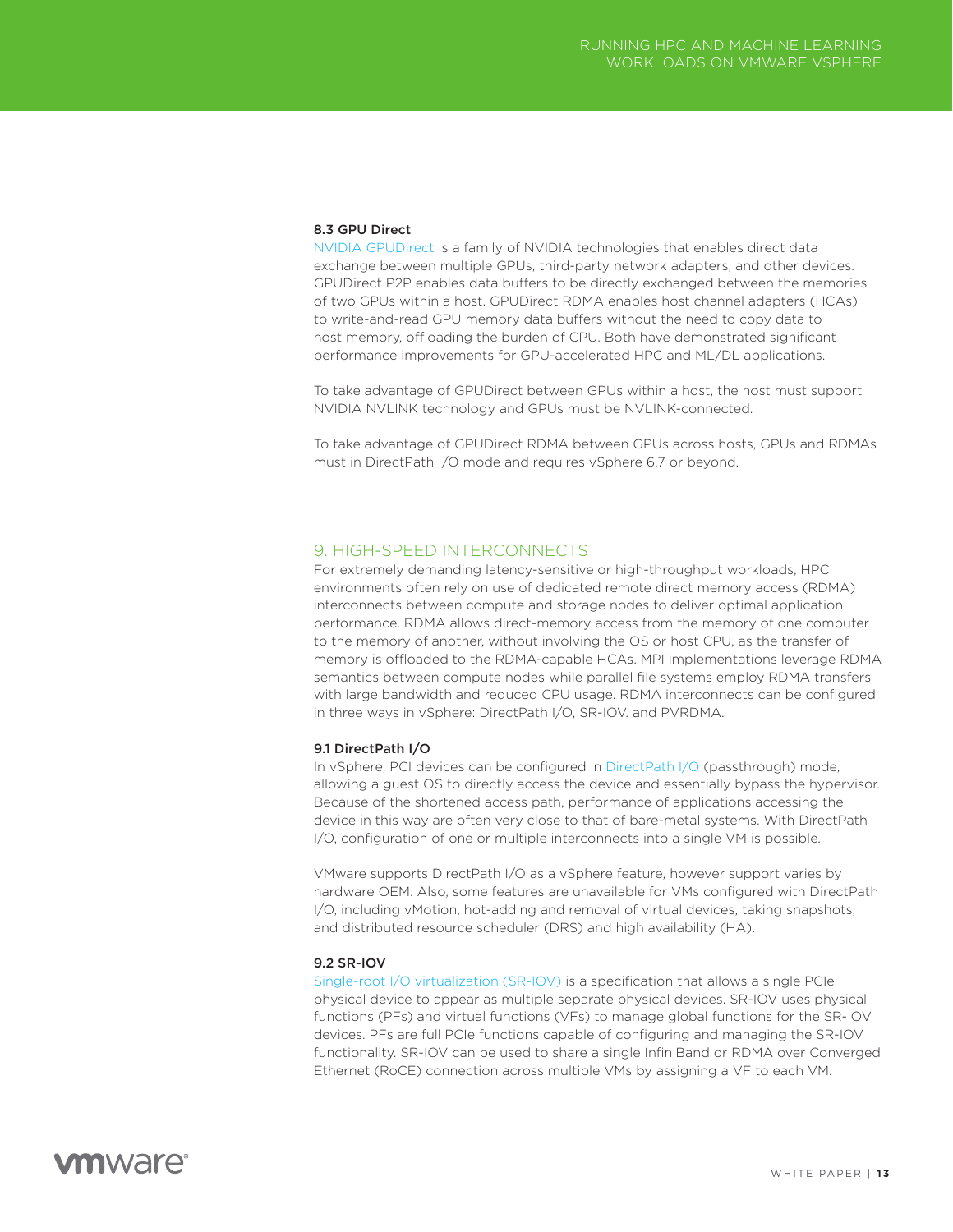<span id="page-13-0"></span>Appropriate BIOS, hardware, and hypervisor or guest driver support are required for use of SR-IOV. As with DirectPath I/O, SR-IOV is not compatible with certain core vSphere features.

### 9.3 PVRDMA

In HPC environments, RDMA devices improve performance in the form of low latency and high bandwidth. While this performance improvement is attractive, RDMA devices accessed from within the guest OS using passthrough or SR-IOV mode cannot take advantage of VMware functions.

Released in vSphere 6.5, paravirtual RDMA [\(PVRDMA\)](https://docs.vmware.com/en/VMware-vSphere/6.5/com.vmware.vsphere.networking.doc/GUID-4A5EBD44-FB1E-4A83-BB47-BBC65181E1C2.html) enables RDMA in the VMware virtual environment and maintains features like vMotion, distributed resource scheduler, and taking snapshots that are unavailable in DirectPath I/O or SR-IOV mode. To use PVRDMA, a supported RoCE card and compatible ESXi release are required. RoCE (i.e., RDMA over Converged Ethernet) ensures low-latency, lightweight, and highthroughput RDMA communication over an Ethernet network.

### 10. SUMMARY

Virtualization has matured significantly in recent years, offering the functionality and high-performance foundation ideal for deployment of virtualized HPC/ ML environments. The best practices outlined in this paper facilitate the optimal deployment of virtualized HPC/ML clusters on vSphere.

### GLOSSARY

BAR: PCI base area register CNN: convolutional neural network DRS: distributed resource scheduler UEFI: unified extensible firmware interface FPGA: field-programmable grid array GPGPU: general purpose graphics processing unit HA: high availability HCA: host channel adapter HPC: high-performance computing HPM: host power management LRO: large receive offload ML: machine learning MMIO: memory-mapped I/O MPI: message passing interface NFS: network file system NUMA: non-uniform memory access PCIe: peripheral component interconnect express PF: physical function PVRDMA: paravirtual remote direct memory access RDMA: remote direct memory access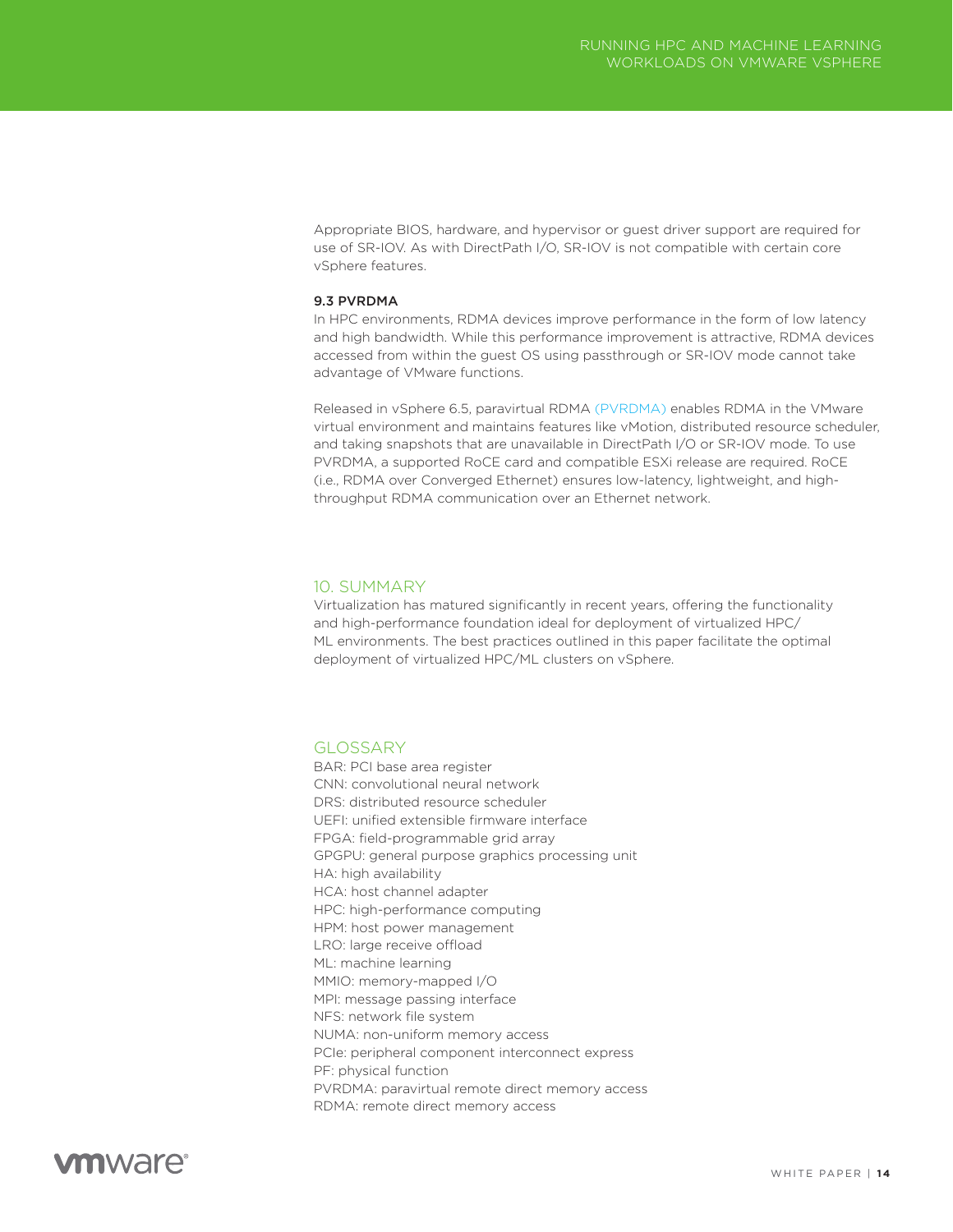<span id="page-14-0"></span>RNN: recurrent neural network RoCE: remote direct memory access over converged ethernet SDDC: software-defined data center SR-IOV: single root I/O virtualization vCPU: virtual CPU VF: virtual function vGPU: virtualized graphics processing unit vHPC: virtual high-performance computing VM: virtual machine VMFS: virtual machine file system VMM: virtual machine monitor vNUMA: virtual non-uniform memory access

### **AUTHORS**

Na Zhang is senior member of technical staff working on High-Performance Computing (HPC) within VMware's Office of the CTO. She has been working on various vHPC topics, including performance tuning for throughput workloads, MPI workloads, and financial services workloads in virtual environment, design, and implementation of vHPC tools, accelerator solutions, and integration of HPC middleware with VMware products. She received her Ph.D. in Applied Mathematics from Stony Brook University in 2015. Her research primarily focused on design and analysis of parallel algorithms for large- and multi-scale simulations running on world-class supercomputers. She has served on the Technical Program Committee for more than 10 international HPC conferences and workshops, including SC (The International Conference for High-Performance Computing, Networking, Storage, and Analysis, vHPC, HPC&S), vHPC (Workshop on Virtualization in High-Performance Cloud Computing), and HPC&S (The International Conference on High Performance Computing & Simulation).

**Josh Simons** is the Chief Technologist for HPC. With more than 20 years of experience in high-performance computing, he currently leads an effort within VMware's Office of the CTO to bring the value of virtualization to HPC. Previously, Josh was a Distinguished Engineer at Sun Microsystems with broad responsibilities for HPC direction and strategy. He joined Sun in 1996 from Thinking Machines Corporation, a pioneering company in the area of Massively Parallel Processors (MPPs), where he held a variety of technical positions. Josh has worked on developer tools for distributed parallel computing, including language and compiler design, scalable parallel debugger design and development, and MPI. He has also worked in the areas of 3D graphics, image processing, and real-time device control. Josh has an undergraduate degree in Engineering from Harvard College and a Masters in Computer Science from Harvard University. He has served as a member of the OpenMP ARB Board of Directors since 2002.